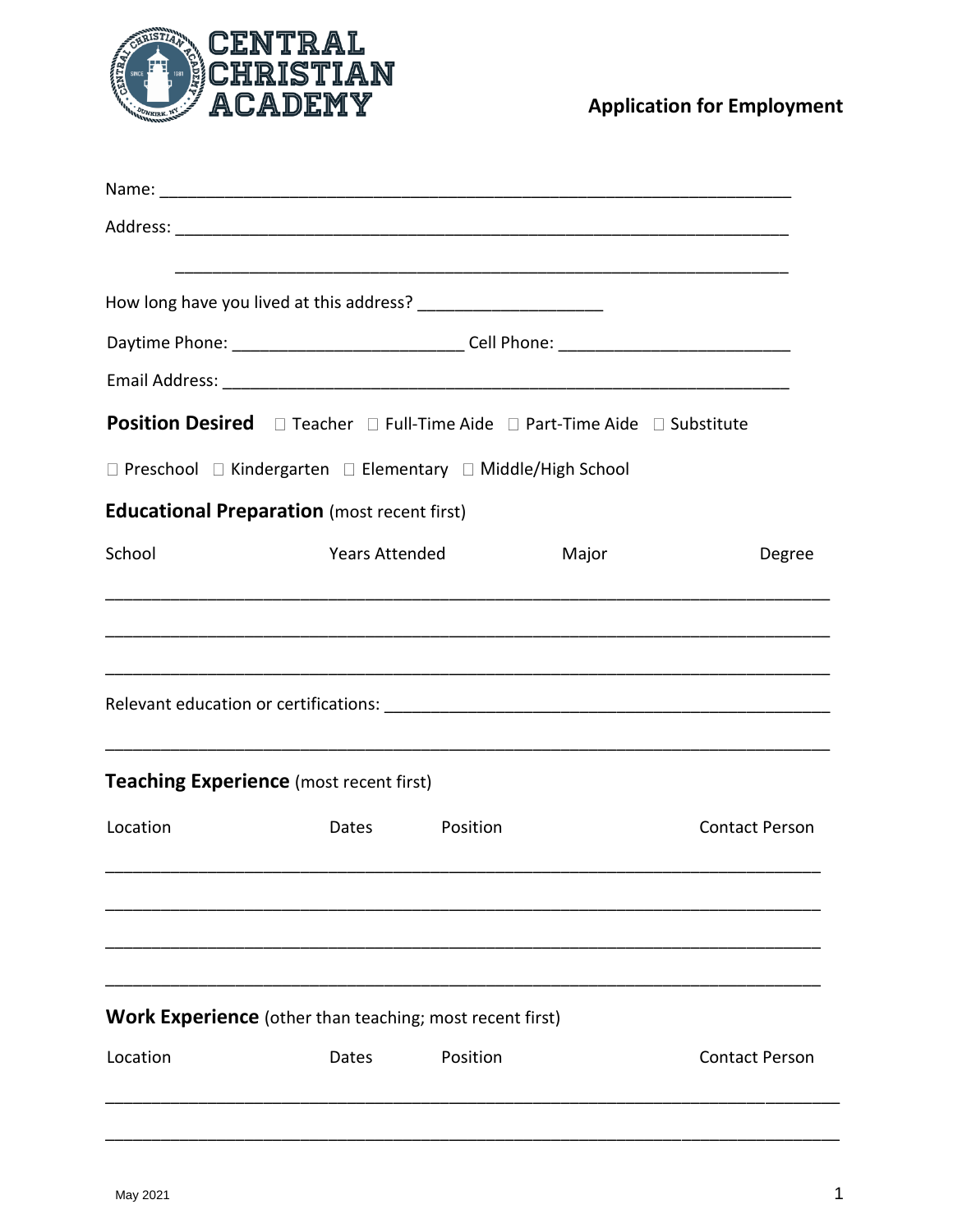

**Personal References** (include your pastor if possible; no relatives) Name Address Phone Title

## **Personal Beliefs**

How long have you had the assurance that Jesus Christ is your personal Savior and Lord?

\_\_\_\_\_\_\_\_\_\_\_\_\_\_\_\_\_\_\_\_\_\_\_\_\_\_\_\_\_\_\_\_\_\_\_\_\_\_\_\_\_\_\_\_\_\_\_\_\_\_\_\_\_\_\_\_\_\_\_\_\_\_\_\_\_\_\_\_\_\_\_\_\_\_\_\_\_

\_\_\_\_\_\_\_\_\_\_\_\_\_\_\_\_\_\_\_\_\_\_\_\_\_\_\_\_\_\_\_\_\_\_\_\_\_\_\_\_\_\_\_\_\_\_\_\_\_\_\_\_\_\_\_\_\_\_\_\_\_\_\_\_\_\_\_\_\_\_\_\_\_\_\_\_\_

\_\_\_\_\_\_\_\_\_\_\_\_\_\_\_\_\_\_\_\_\_\_\_\_\_\_\_\_\_\_\_\_\_\_\_\_\_\_\_\_\_\_\_\_\_\_\_\_\_\_\_\_\_\_\_\_\_\_\_\_\_\_\_\_\_\_\_\_\_\_\_\_\_\_\_\_\_\_\_

\_\_\_\_\_\_\_\_\_\_\_\_\_\_\_\_\_\_\_\_\_\_\_\_\_\_\_\_\_\_\_\_\_\_\_\_\_\_\_\_\_\_\_\_\_\_\_\_\_\_\_\_\_\_\_\_\_\_\_\_\_\_\_\_\_\_\_\_\_\_\_\_\_\_\_\_\_\_\_

\_\_\_\_\_\_\_\_\_\_\_\_\_\_\_\_\_\_\_\_\_\_\_\_\_\_\_\_\_\_\_\_\_\_\_\_\_\_\_\_\_\_\_\_\_\_\_\_\_\_\_\_\_\_\_\_\_\_\_\_\_\_\_\_\_\_\_\_\_\_\_\_\_\_\_\_\_\_\_

\_\_\_\_\_\_\_\_\_\_\_\_\_\_\_\_\_\_\_\_\_\_\_\_\_\_\_\_\_\_\_\_\_\_\_\_\_\_\_\_\_\_\_\_\_\_\_\_\_\_\_\_\_\_\_\_\_\_\_\_\_\_\_\_\_\_\_\_\_\_\_\_\_\_\_\_\_\_

\_\_\_\_\_\_\_\_\_\_\_\_\_\_\_\_\_\_\_\_\_\_\_\_\_\_\_\_\_\_\_\_\_\_\_\_\_\_\_\_\_\_\_\_\_\_\_\_\_\_\_\_\_\_\_\_\_\_\_\_\_\_\_\_\_\_\_\_\_\_\_\_\_\_\_\_\_\_\_

\_\_\_\_\_\_\_\_\_\_\_\_\_\_\_\_\_\_\_\_\_\_\_\_\_\_\_\_\_\_\_\_\_\_\_\_\_\_\_\_\_\_\_\_\_\_\_\_\_\_\_\_\_\_\_\_\_\_\_\_\_\_\_\_\_\_\_\_\_\_\_\_\_\_\_\_\_\_\_

\_\_\_\_\_\_\_\_\_\_\_\_\_\_\_\_\_\_\_\_\_\_\_\_\_\_\_\_\_\_\_\_\_\_\_\_\_\_\_\_\_\_\_\_\_\_\_\_\_\_\_\_\_\_\_\_\_\_\_\_\_\_\_\_\_\_\_\_\_\_\_\_\_\_\_\_\_\_\_

Describe your present relationship with the Lord:

What church do you presently attend?

Member?  $\Box$  YES How long? \_\_\_\_\_\_\_\_\_  $\Box$  NO How long attending? \_\_\_\_\_\_\_\_\_\_

\_\_\_\_\_\_\_\_\_\_\_\_\_\_\_\_\_\_\_\_\_\_\_\_\_\_\_\_\_\_\_\_\_\_\_\_\_\_\_\_\_\_\_\_\_\_\_\_\_\_\_\_\_\_\_\_\_\_\_\_\_\_\_\_\_\_\_\_\_\_\_\_\_\_\_\_\_\_

Please carefully read the *FBC Statement of Faith* and indicate your degree of support.

 $\Box$  YES, I fully support the Statement as written without any reservations.

 $\Box$  YES, I partially support the Statement as written with exceptions listed below; but I agree to only teach and discuss the positions of the *Statement of Faith* at CCA.

\_\_\_\_\_\_\_\_\_\_\_\_\_\_\_\_\_\_\_\_\_\_\_\_\_\_\_\_\_\_\_\_\_\_\_\_\_\_\_\_\_\_\_\_\_\_\_\_\_\_\_\_\_\_\_\_\_\_\_\_\_\_\_\_\_\_\_\_\_\_\_\_\_\_\_\_\_\_

\_\_\_\_\_\_\_\_\_\_\_\_\_\_\_\_\_\_\_\_\_\_\_\_\_\_\_\_\_\_\_\_\_\_\_\_\_\_\_\_\_\_\_\_\_\_\_\_\_\_\_\_\_\_\_\_\_\_\_\_\_\_\_\_\_\_\_\_\_\_\_\_\_\_\_\_\_\_

\_\_\_\_\_\_\_\_\_\_\_\_\_\_\_\_\_\_\_\_\_\_\_\_\_\_\_\_\_\_\_\_\_\_\_\_\_\_\_\_\_\_\_\_\_\_\_\_\_\_\_\_\_\_\_\_\_\_\_\_\_\_\_\_\_\_\_\_\_\_\_\_\_\_\_\_\_\_

Do you believe the Bible to be the only inspired and infallible Word of God, and our final authority in all matters of faith, truth, and conduct?

 $\Box$  YES  $\Box$  NO (explain below)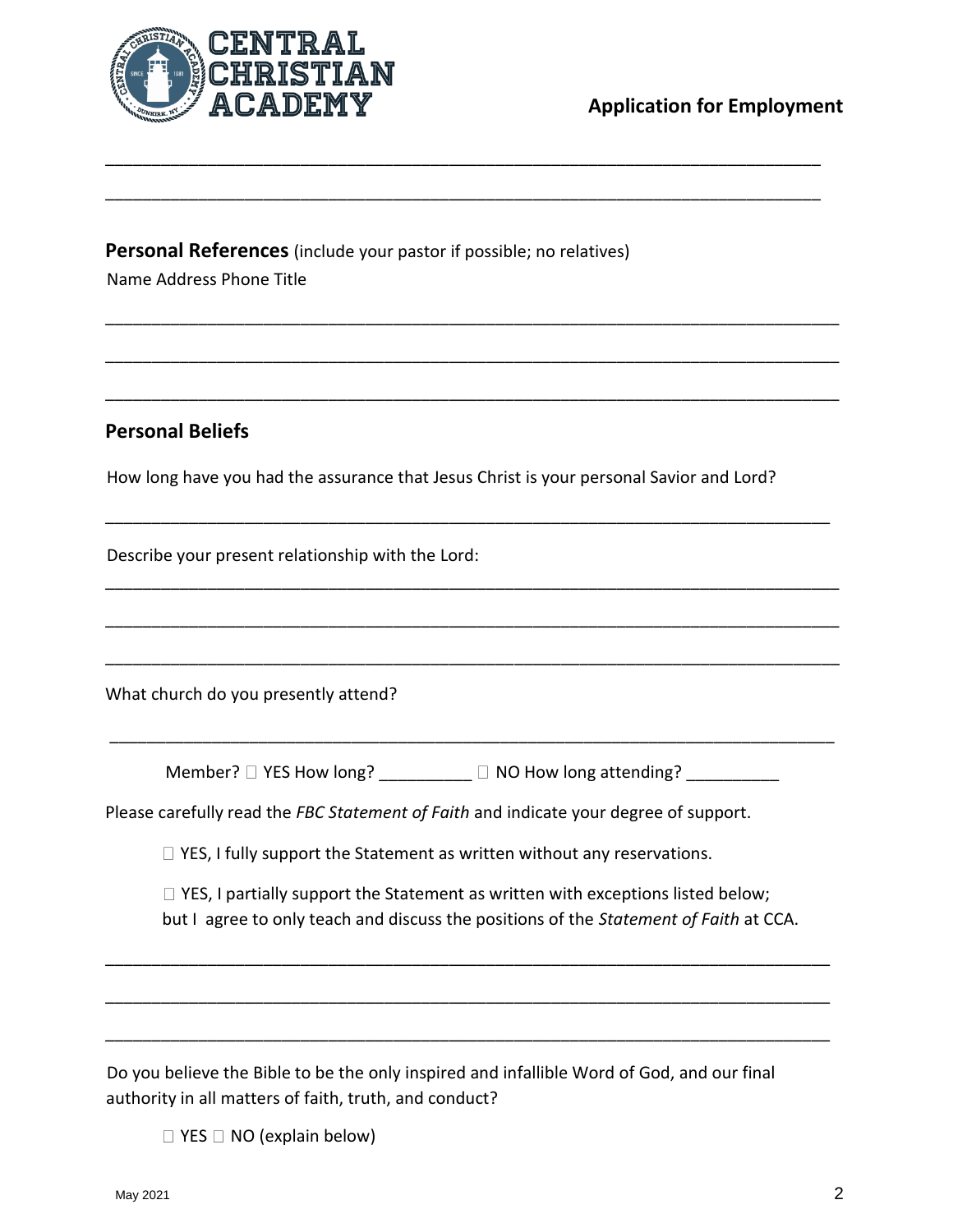

 $\Box$  YES I have carefully read and agree with the FBC Children & Youth Safety Policy.

\_\_\_\_\_\_\_\_\_\_\_\_\_\_\_\_\_\_\_\_\_\_\_\_\_\_\_\_\_\_\_\_\_\_\_\_\_\_\_\_\_\_\_\_\_\_\_\_\_\_\_\_\_\_\_\_\_\_\_\_\_\_\_\_\_\_\_\_\_\_\_\_\_\_\_\_\_\_\_

\_\_\_\_\_\_\_\_\_\_\_\_\_\_\_\_\_\_\_\_\_\_\_\_\_\_\_\_\_\_\_\_\_\_\_\_\_\_\_\_\_\_\_\_\_\_\_\_\_\_\_\_\_\_\_\_\_\_\_\_\_\_\_\_\_\_\_\_\_\_\_\_\_\_\_\_\_\_\_

\_\_\_\_\_\_\_\_\_\_\_\_\_\_\_\_\_\_\_\_\_\_\_\_\_\_\_\_\_\_\_\_\_\_\_\_\_\_\_\_\_\_\_\_\_\_\_\_\_\_\_\_\_\_\_\_\_\_\_\_\_\_\_\_\_\_\_\_\_\_\_\_\_\_\_\_\_\_

\_\_\_\_\_\_\_\_\_\_\_\_\_\_\_\_\_\_\_\_\_\_\_\_\_\_\_\_\_\_\_\_\_\_\_\_\_\_\_\_\_\_\_\_\_\_\_\_\_\_\_\_\_\_\_\_\_\_\_\_\_\_\_\_\_\_\_\_\_\_\_\_\_\_\_\_\_\_

\_\_\_\_\_\_\_\_\_\_\_\_\_\_\_\_\_\_\_\_\_\_\_\_\_\_\_\_\_\_\_\_\_\_\_\_\_\_\_\_\_\_\_\_\_\_\_\_\_\_\_\_\_\_\_\_\_\_\_\_\_\_\_\_\_\_\_\_\_\_\_\_\_\_\_\_\_\_

 $\Box$  YES I have completed the Application & Primary Screening

Briefly state your reason for seeking employment with Central Christian Academy:

How did you hear about Central Christian Academy?

**Standing in Matters of Court:** (If you answer "YES" to any of the questions in this section, please attach a separate sheet indicating the nature of the suit, offense, date, court, and disposition or other explanation.)

\_\_\_\_\_\_\_\_\_\_\_\_\_\_\_\_\_\_\_\_\_\_\_\_\_\_\_\_\_\_\_\_\_\_\_\_\_\_\_\_\_\_\_\_\_\_\_\_\_\_\_\_\_\_\_\_\_\_\_\_\_\_\_\_\_\_\_\_\_\_\_\_\_\_\_\_\_\_

Have you ever been convicted of a crime?  $\Box$  YES  $\Box$  NO

Are you presently being investigated or under a procedure to consider your discharge for misconduct by your present employer? Or, if you offered a resignation, your previous employer?  $\Box$  YES  $\Box$  NO

Have you ever been reprimanded, disciplined, discharged, or asked to resign from a prior position? YES NO

Have you ever resigned from a prior position without being asked, but under circumstances involving your employer's investigation of sexual harassment or contact with another person, of mishandling of funds, or of criminal conduct?  $\Box$  YES  $\Box$  NO

Have you ever been charged in civil or criminal proceedings with improprieties regarding children?  $\Box$  YES  $\Box$  NO

Have you ever been convicted of any offense involving dishonesty, breach of trust, stealing, any type of moral impropriety, or any type of felony?  $\Box$  YES  $\Box$  NO

Have you ever entered a court plea of guilty, a court plea of "no contest" (nolo contendere), or has any court ever deferred further proceedings without entering a finding of guilty and placed you on probation or in a public service or education program for any crime other than a minor traffic offense?  $\Box$  YES  $\Box$  NO

If you are offered a position, will you be able to verify that you are legally permitted to be employed in the United States?  $\Box$  YES  $\Box$  NO